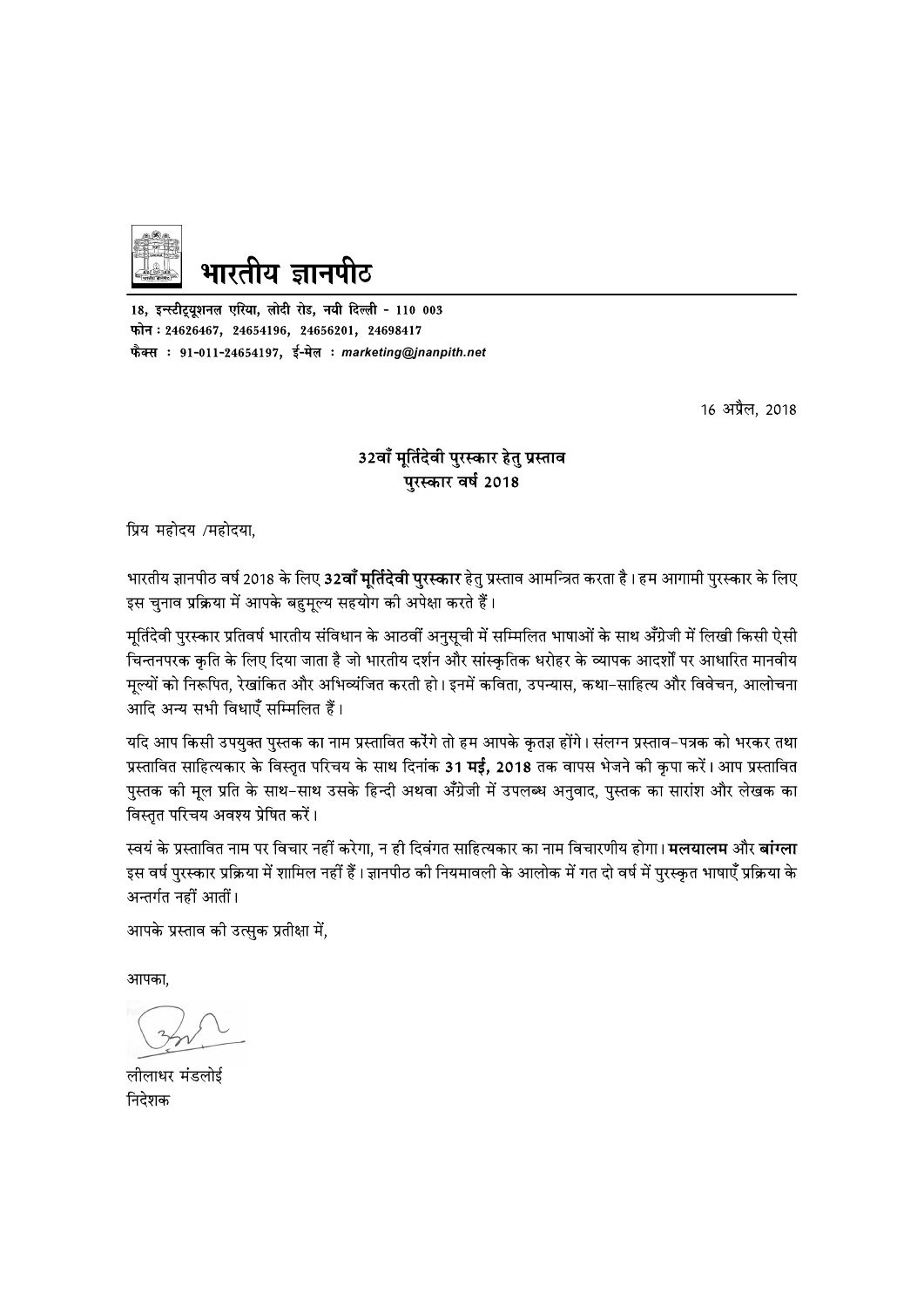### अब तक **मूर्तिदेवी पुरस्कार** से सम्मानित लेखक

स्व. श्री सी. के. नागराज राव स्व. श्री वीरेन्द्र कुमार जैन स्व. श्री मनुभाई पंचोली 'दर्शक' स्व. श्री कन्हैयालाल सेठिया स्व. श्री विष्णु प्रभाकर स्व. डॉ. विद्यानिवास मिश्र स्व. डॉ. मुनिश्री नगराज जी डॉ. प्रतिभा राय स्व. श्री कुबेरनाथ राय स्व. प्रो. श्यामाचरण दुबे स्व. श्री शिवाजी सावन्त स्व. श्री निर्मल वर्मा स्व. गोविन्दचन्द्र पाण्डे स्व. डॉ. राममूर्ति त्रिपाठी स्व. यशदेव शल्य स्व. कल्याणमल लोढ़ा स्व. नारायण देसाई स्व. डॉ. राममूर्ति शर्मा डॉ. कृष्ण बिहारी मिश्र डॉ. एम.वीरप्पा मोयिली स्व. डॉ. रघुवंश श्री अक्कित्तम अच्युतन नम्बूदिरि डॉ. गोपीचन्द नारंग डॉ. गुलाब कोठारी श्री हरप्रसाद दास श्री सी. राधाकृष्णन श्री विश्वनाथ त्रिपाठी श्री कोलकलुरि इनोक श्री एम. पी. वीरेन्द्र कुमार श्री जय गोस्वामी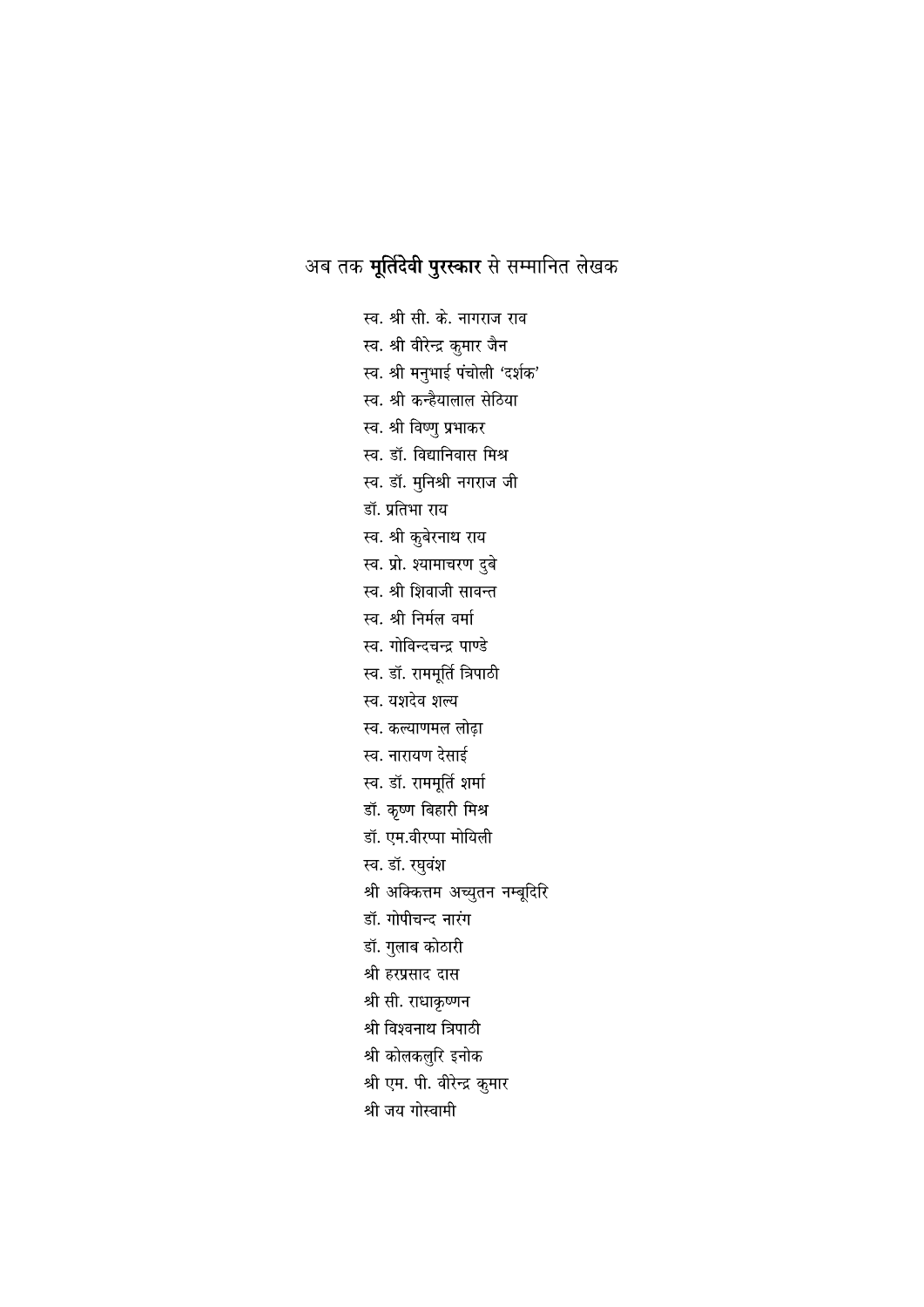## 32वॉ मूर्तिदेवी पुरस्कार वर्ष 2018

## पुरस्कार नियमावली

- $1.$ भारतीय ज्ञानपीठ द्वारा प्रवर्तित यह पुरस्कार किसी भी विधा में रचित ऐसी चिन्तनपरक ज्ञानात्मक कृति के लिए दिया जाता है जो भारतीय दर्शन तथा सांस्क्रतिक धरोहर के व्यापक आदर्शों पर आधारित मानवीय-मूल्यों को निरूपित, रेखांकित और अभिव्यंजित करती हो। वाङ्मय के माध्यम से जीवन-मूल्यों की प्रतिष्ठा के लिए स्थापित इस पुरस्कार के लिए उच्चकोटि के विवेचनात्मक, सांस्क्रतिक अथवा ज्ञानात्मक कृतित्व का चयन किया जाएगा।
- पुरस्कार के लिए वही कृति विचारणीय होगी जिसका लेखक जीवित हो, जो किसी भारतीय भाषा अथवा अंग्रेजी में  $2.$ लिखी गयी हो और सम्बद्ध पुरस्कार वर्ष से कम-से-कम एक वर्ष तथा अधिकतम दस वर्ष पूर्व प्रकाशित हो चुकी हो। अर्थात् पुरस्कार वर्ष 2018 को देय 32वाँ मूर्तिदेवी पुरस्कार के लिए वर्ष 2008 से 2017 तक की अवधि में प्रकाशित कृतियाँ विचारणीय होंगी।
- पुरस्कार के लिए प्रस्ताव प्रकाशक, किन्हीं मर्मज्ञ या संस्था द्वारा भी भेजे जा सकते हैं। **प्रस्तावित पुस्तक की मूल**  $\overline{3}$ . प्रति के साथ-साथ उसके हिन्दी अथवा अँग्रेजी में उपलब्ध अनुवाद, पुस्तक का सारांश और लेखन का विस्तृत **परिचय अवश्य प्रेषित करें।** प्रस्ताव-प्रपत्र भारतीय ज्ञानपीठ से प्राप्त किये जा सकते हैं। निर्णायक-मण्डल द्वारा केवल नियत तिथि तक प्राप्त प्रस्ताव-प्रपत्रों पर विचार किया जाएगा। निर्णायक-मण्डल प्रस्तावित कृतियों के अतिरिक्त अन्य उपयुक्त क्रतियों पर भी विचार कर सकता है। इस योजना के अन्तर्गत किताब व कोई अन्य भुगतान भारतीय ज्ञानपीठ की ओर से देय नहीं है।
- यदि किसी वर्ष निर्णायक-मण्डल की दृष्टि में कोई भी प्रस्तावित अथवा विचारणीय कृति पुरस्कार के योग्य नहीं पायी  $\overline{4}$ . जाती तो उस वर्ष पुरस्कार नहीं भी दिया जा सकता है।
- निर्णायक-मण्डल का निर्णय अंतिम और सर्वमान्य होगा। 5.
- जो भाषा पुरस्कृत होती है वह अगले दो वर्ष के लिए पुरस्कार के लिए विचारार्थ नहीं होगी। इस वर्ष **मलयालम** और 6. बांग्ला भाषाएँ केन्द्र में नहीं रखी जायेंगी।
- जिस लेखक ने एक बार यह पुरस्कार प्राप्त कर लिया है उसकी कोई कृति पुनः विचारणीय नहीं होगी। 7.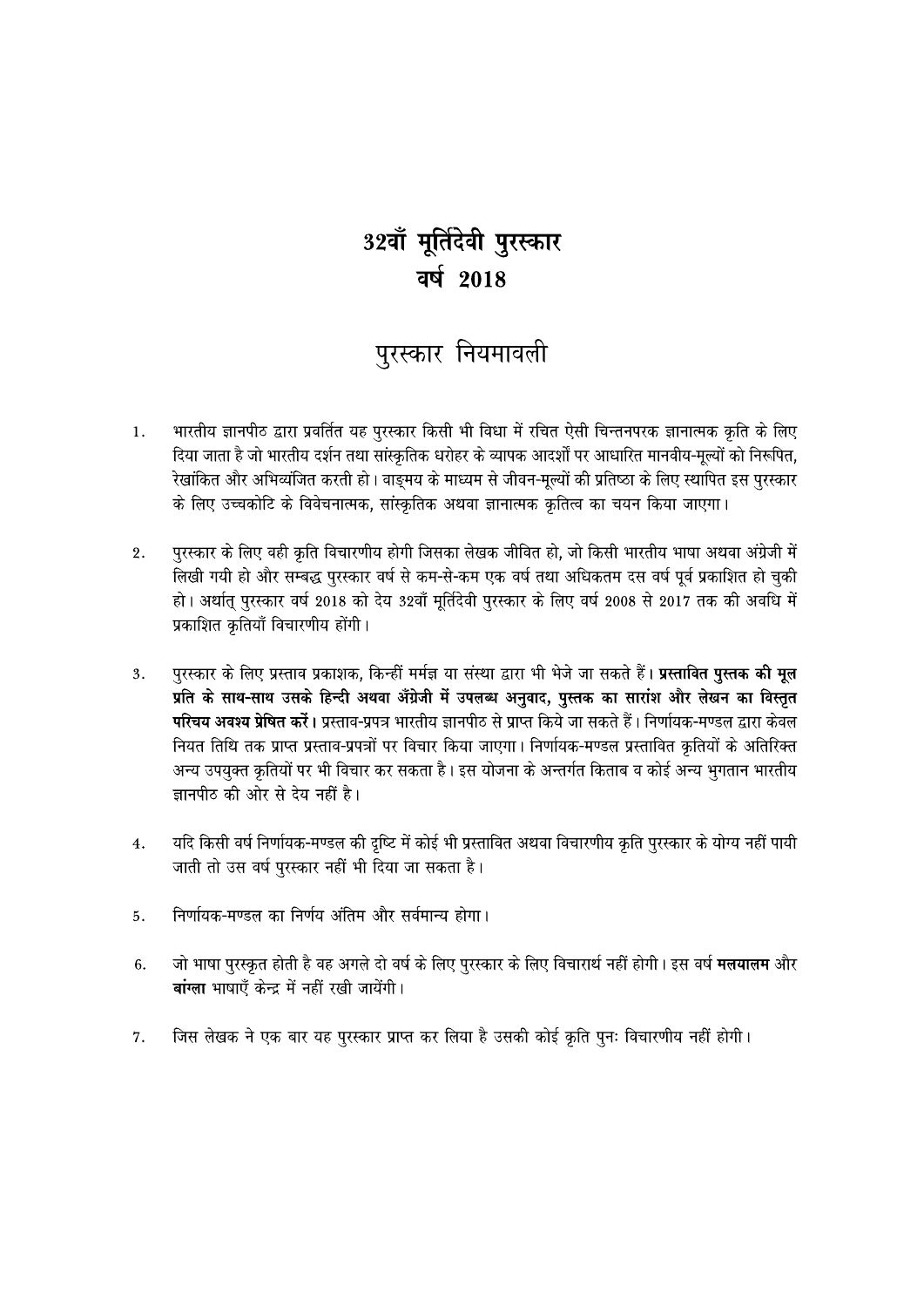प्रस्ताव-प्रपत्र

 $1.$ 

 $2.$ 

 $3.$ 

 $4.$ 

 $5.$ 

6.

 $7\,.$ 

दिनांक ·······························

लेखक

प्रकाशक

प्रस्तावक



| क्रमाक   |
|----------|
| दिनांक : |

हस्ताक्षर

(प्रस्तावक)

भारतीय ज्ञानपीठ

32वाँ मूर्तिदेवी पुरस्कार, 2018

प्रस्तावित कृति (मलयालम और बांग्ला की पुस्तकों पर विचार नहीं किया जाएगा)

अंग्रेजी ∕हिन्दी अथवा अन्य भारतीय भाषाओं में उपलब्ध अनुवाद …………………………………………

प्रस्तावित कृति पर संक्षिप्त टिप्पणी ……………………………………………………………………………

टिप्पणीः 1. किसी विशेष सूचना के लिए यदि ऊपर दिया गया स्थान पर्याप्त न हो, तो कृपया अलग कागज पर सन्दर्भ क्रमांक देते हुए सम्बद्ध विवरण दें।

2. प्रस्ताव-प्रपत्र भरकर भारतीय ज्ञानपीट कार्यालय के उपर्युक्त पते पर कृपया इस तरह भेजें कि 31 मई, 2018 तक कार्यालय में अवश्य प्राप्त हो जाए।

18, इन्स्टीट्यूशनल एरिया, लोदी रोड, नयी दिल्ली-110 003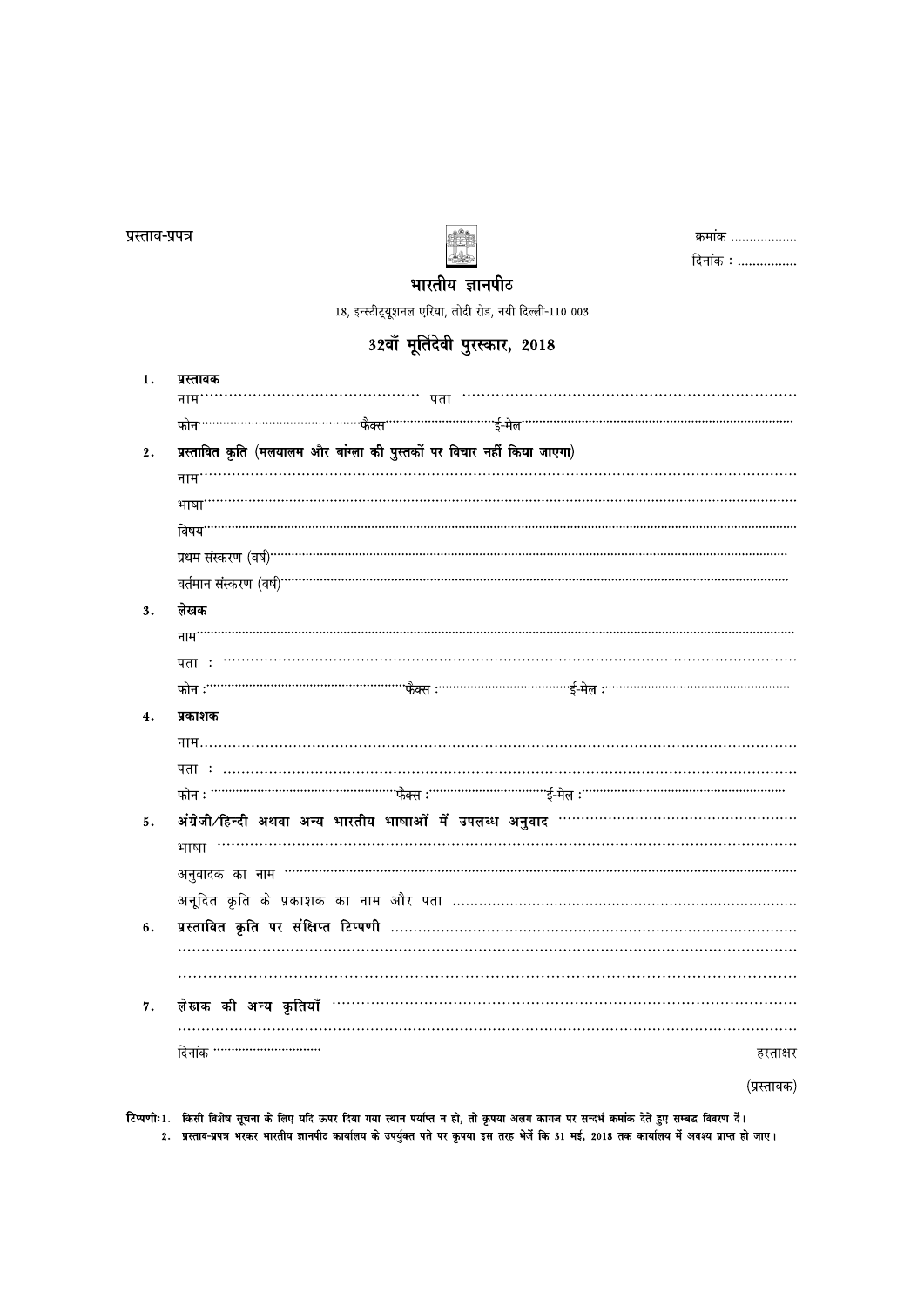

## **Bharatiya Jnanpith**

**18, Institutional Area, Lodi Road, New Delhi - 110 003 Tel : 24626467, 24654196, 24656201 Fax : 91-011-24654197, 24698417 e-mail :** *marketing@jnanpith.net*

16th April, 2018

#### **Sub: Proposal for the 32nd Moortidevi Award for the year 2018**

Dear Sir/Madam,

Bharatiya Jnanpith invites proposal for the *32nd Moortidevi Award* for the year 2018. We seek your kind cooperation in the process of selecting our next awardee.

Moortidevi Award, presented annually, is perhaps the only book award in India for a contemplative and perceptive work which expresses, underlines and illumines human values rooted in the broad vision of Indian philosophy and cultural heritage through literary works of poetry, fiction and nonfiction. Books written in all the Indian languages mentioned in the VIII<sup>th</sup> Schedule of Indian Constitution and English are considered.

We shall be grateful if you kindly suggest a suitable book for this award. A Proposal Form is enclosed, which is to be kindly filled and returned by **31st May, 2018.** Your proposal should be accompanied by the original book, Hindi / English translation of the book, excerpts of the book in either Hindi or in English and a detailed note on the author.

Please note that Jnanpith does not entertain self nominations; there is no provision for a posthumous award and **Malayalam** and **Bengali** will be out of purview of this year's award since they happened to be the awarded languages in the last two years as per rules.

An early response will be highly appreciated.

Sincerely,

Leeladhar Mandloi **Director**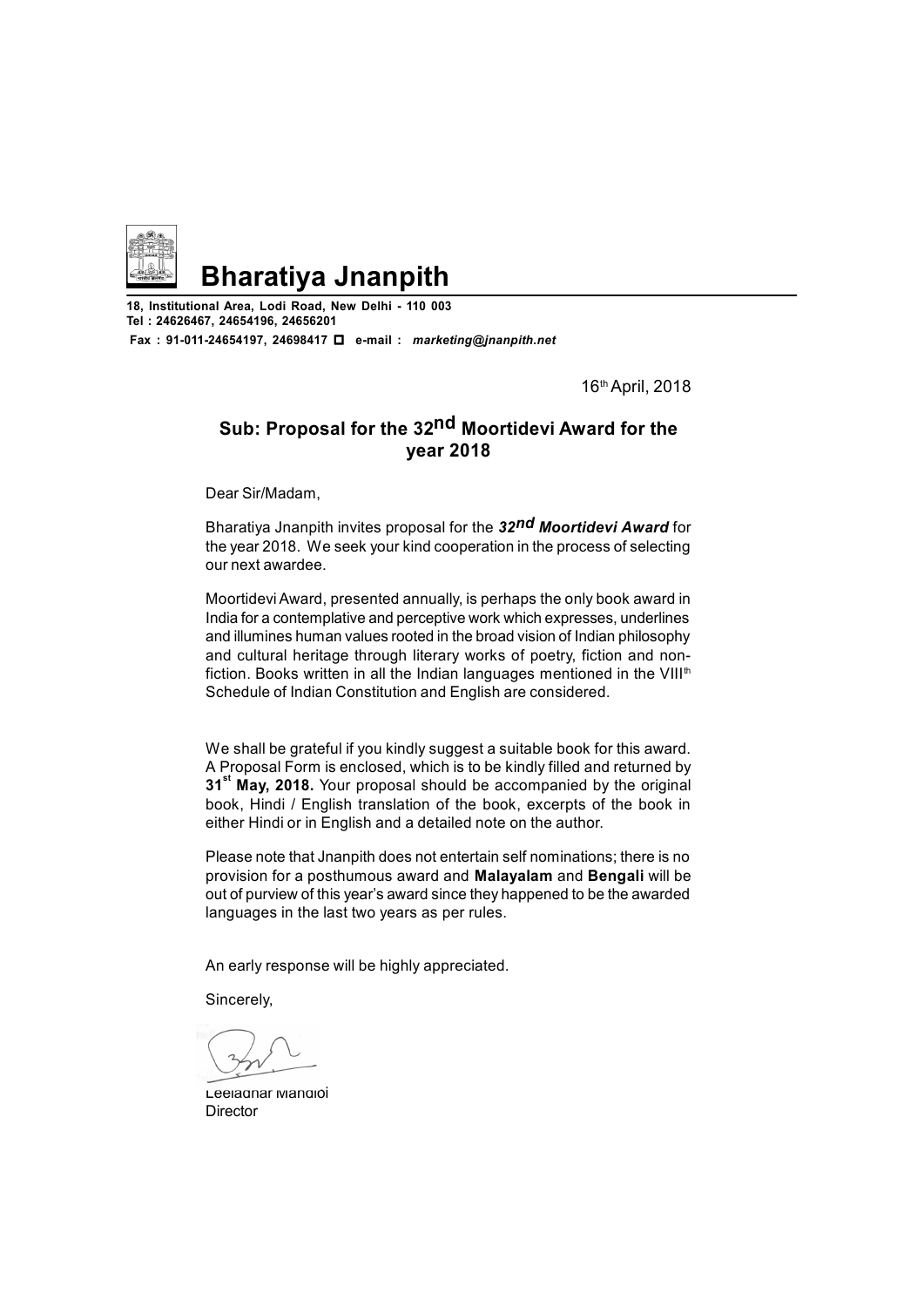#### **Moortidevi Laureates till date**

Late Shri C.K. Nagaraja Rao Late Shri Virendra Kumar Jain Late Shri Manubhai Pancholi 'Darshak' Late Shri Kanhaiyalal Sethiya Late Shri Vishnu Prabhakar Late Dr. Vidyaniwas Mishra Late Dr. Munishri Nagaraj Jee Dr. Pratibha Ray Late Shri Kubernath Rai Late Prof. Shyamacharan Dube Late Shri Shivaji Sawant Late Shri Nirmal Verma Late Dr. Govind Chandra Pandeya Late Dr. Rammurthy Tripathi Late Yashdev Salya. Late Kalyanmal Lodha Late Narayan Desai Late Dr. Rammurti Sharma Dr. Krishna Bihari Mishra Dr. M. Veerappa Moily Late Dr. Raghuvansh Shri Akkitham Dr. Gopi Chand Narang Dr. Gulab Kothari Shri Haraprasad Das Shri C. Radhakrishnan Shri Vishwanath Tripathi Shri Kolakaluri Enoch Shri M. P. Veerendra Kumar Shri Joy Goswami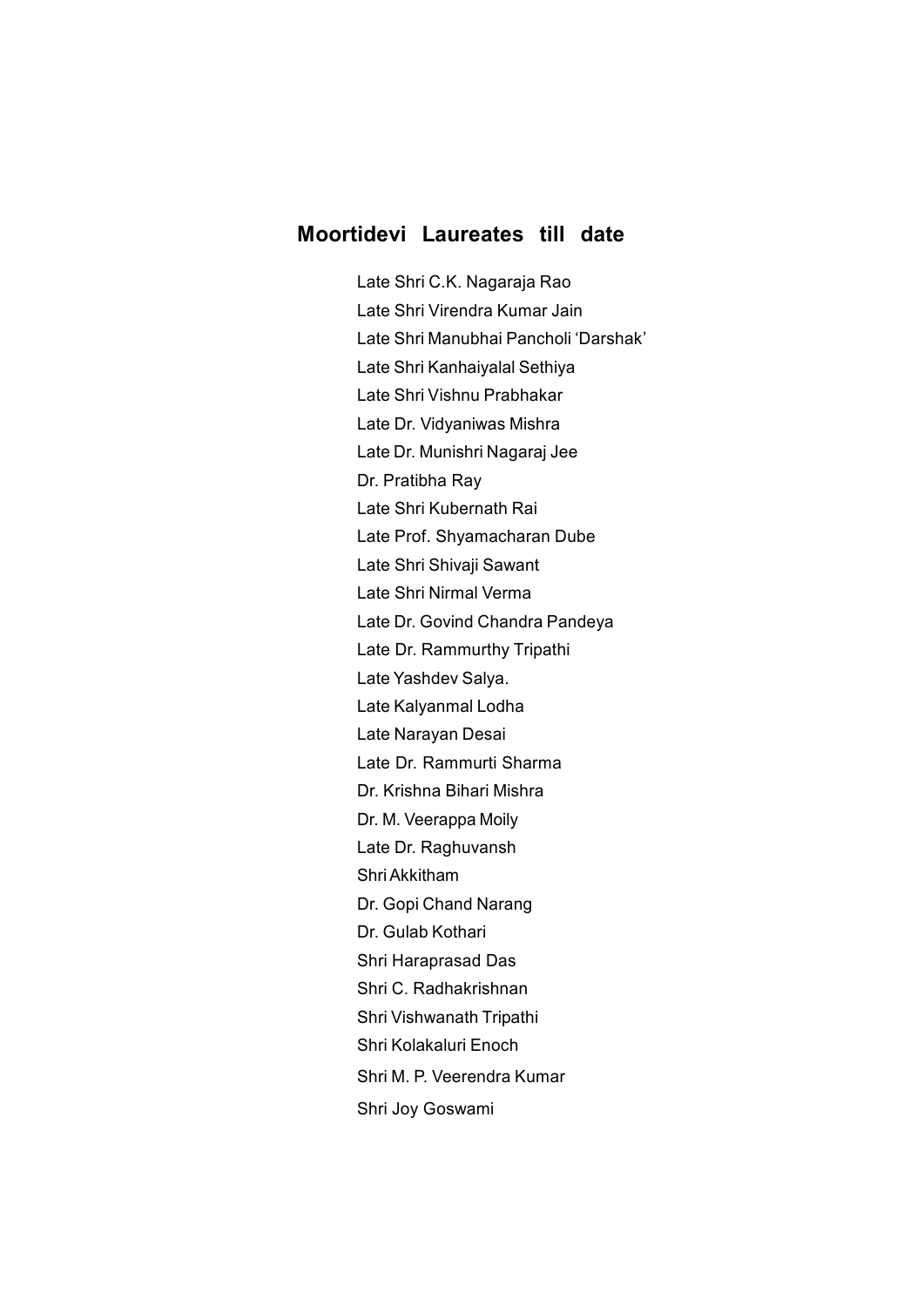#### **32nd MOORTIDEVI AWARD YEAR 2018**

#### **AWARD RULES**

- 1. The Award instituted by Bharatiya Jnanpith is presented every year for a contemplative and perceptive work written in any forms of literature which expresses, underlines and illumines human values rooted in the broad vision of Indian philosophy and cultural heritage. The objective of the Award is to foster social and individual commitment to higher values of life through the medium of literature in its larger sense. In that perspective, analytical, reflective and perceptive writing of a higher order would be considered for the Award.
- 2. Only the work in any of the Indian languages and English of a living author, published at least one year and at the most ten years before the relevant Award year, will be considered for the Award. That is to say, for the 32nd Moortidevi Award for the year 2018, books published between 2008 and 2017 will be considered.
- 3. Proposals for the Award may be submitted by the publisher or by any other person or an institution. **The proposal must be acconpanied by the original book, Hindi/ English translation of the book, excerpts of the book in either Hindi or in English and a detailed note on the author.** Proposal forms may be downloaded from the website of Bharatiya Jnanpith. The Selection Committee is free to consider any other works besides the proposals submitted to it. Only the proposal forms, received by due date, will be considered in the selection process. In this process, there is no provision for any reimbursement by Jnanpith and books and articles submitted will not be returned under any circumstances.
- 4. If, during any Award year, the selection Committee does not find any work measuring upto the required standard, no Award may be declared for that year.
- 5. The decision of the Selection Board will be final and binding to all.
- 6. The language of the awarded book that receives the Award in a particular year will not be eligible for competition for the next two years. **Hence Malayalam and Bengali will not be considered for this year's award.**
- 7. Once a writer has been selected for the Award, none of his other works will be considered for any subsequent Award.